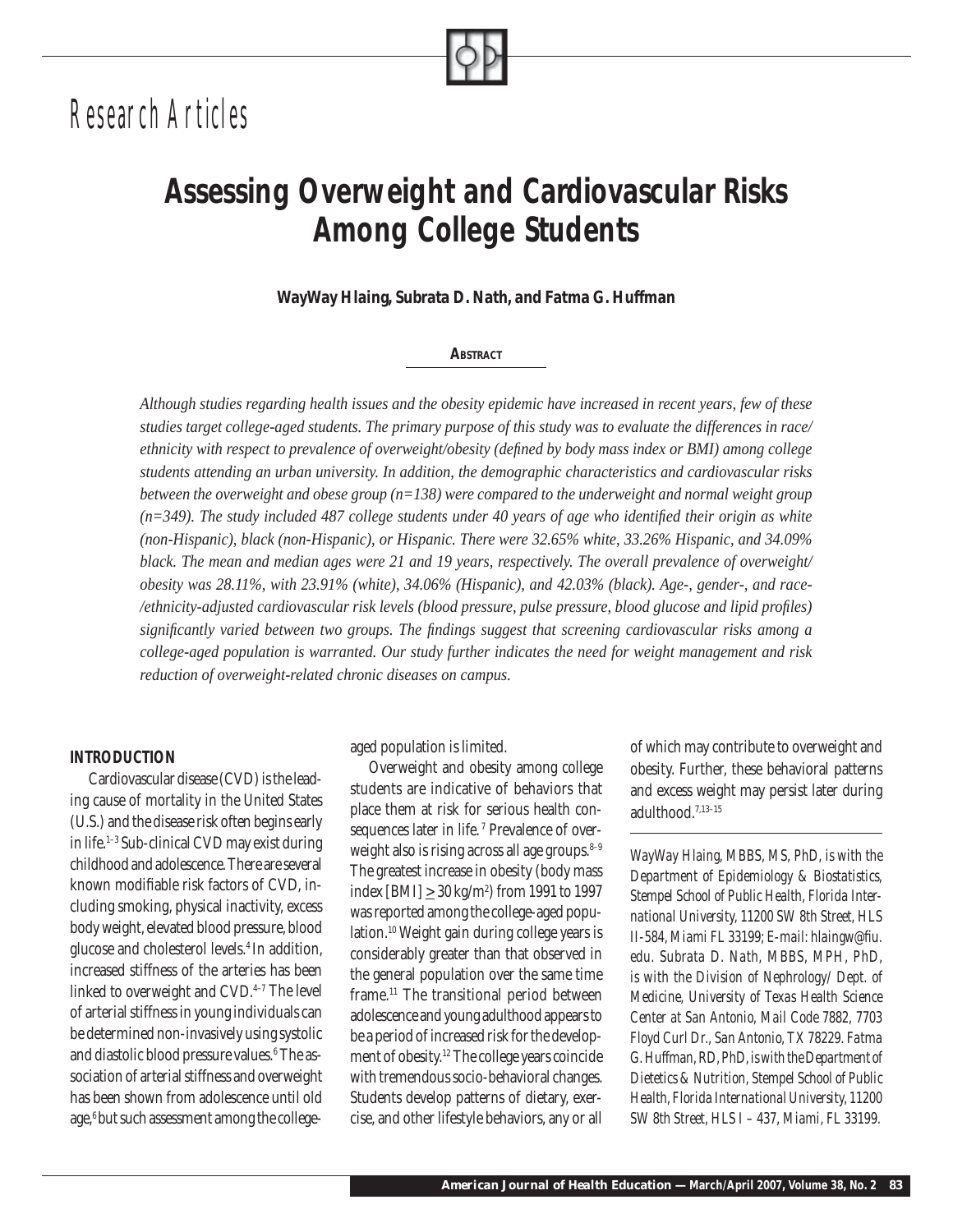A study reported that the prevalence of obesity among college students was 21% in 2001.16 Among national representative sample of undergraduates, 20.5% were overweight $13$  and  $35%$  were overweight or obese.7 In addition to obesity, several studies17–20 have shown that abnormal lipid profiles and glucose metabolism are the major cardiovascular risks among college-aged students. In another study, computer use played a significant role in the discretionary time of young adults and was negatively associated with physical activity.<sup>21</sup> Physical inactivity is a risk factor for overweight and obesity as well as CVD.4 Hence, the CVD risk factors in both young and older adults are the same. These risk factors include physical inactivity, smoking, elevated weight, blood pressure, arterial stiffness, dyslipidemia, and abnormal glucose level.4,6 In addition, there is evidence that most college students are not meeting dietary, physical activity, and other healthy lifestyle guidelines.<sup>3</sup>

### *Purpose of the study*

Studies related to overweight in adolescents and children have grown exponentially in recent years. However, few studies have targeted college-aged students of diverse racial/ethnic backgrounds. While college students and their risk factors have been studied at national level, studies that include Hispanic college students are scant. Hence, college students in a Hispanic-Serving Institution (HSI) were selected to assess the prevalence and variations in cardiovascular risks. The objective of this study was to evaluate the overall and race/ethnicity-specific prevalence of overweight and obesity among white, black, and Hispanic college students. Additionally, the characteristics and cardiovascular risks between the overweight and obese group were compared to the underweight and normal weight group. Self-reported factors included age, gender, race/ethnicity, smoking, physical inactivity, and personal and family history of heart disease and diabetes. Using the standard clinically relevant values, prevalence of cardiovascular risks were also evaluated. Blood pressure (SBP, DBP), arterial pulse pressure

(APP), fasting blood glucose, and lipid levels were compared between the groups.

## *METHODS*

### *Design and Sample*

The study utilized cross-sectional data collected from college students attending an urban Hispanic-Serving University during 1999–2001. The study was approved by the Institutional Review Board (IRB) of the Institution.

College students who were under 40 years of age and of white (non-Hispanic), black (non-Hispanic), or Hispanic origin were invited to participate. Students 40 years and older were not recruited for two reasons; first, they do not represent traditional college-aged students, and second, they are more likely to have preexisting health conditions. Recruitment was accomplished by posting flyers where students congregated on campus and announcements in large classes. Eligible and willing participants (n=491) were required to visit the on-campus laboratory once for about 60 minutes. All data were collected during the laboratory visit and all students were provided with a light breakfast and a five-dollar incentive.

Among 491 college students that met the age and race/ethnicity criteria, four students refused weight measurements (n=487). The participants were initially categorized into four groups based on their weight status as defined by their BMI (Table 1). Due to the small number of participants in the underweight and obese categories, the four groups were collapsed to two groups (overweight/ obese and normal/underweight).

The gender-ethnic distribution of the university students was as follows: 43.20 % male; 56.80% female; 55.73% Hispanic; 17.80% white non-Hispanic; 12.93% black non-Hispanic; and 13.54% others. The study sample (48.67 % male and 51.33% female) was similar to the gender makeup of the university. The sample composed of 33.26% Hispanic, 32.65% white non-Hispanic, and 34.09% black non-Hispanic. The goal of our study was to recruit an equal proportion of six main gender-ethnic groups. Thus, ethnic

distribution of our sample was not similar to the university student profile.

## *Measures*

The variables relating to the current report are briefly described below. They included demographic (age, gender, race/ ethnicity), and self-reported CVD risks (smoking, physical activity, family/personal history of heart disease and diabetes). Prevalence of smoking was determined by inclusion of current smokers and those who quit smoking within last year. For family history of heart disease and diabetes, three responses were available: yes, no, or don't know. Physical activity was assessed using the Modifiable Activity Questionnaire  $(MAQ)^{22}$  which determined the past year's leisure and occupational activities. The leisure and occupational activity estimates were combined to provide overall, average activity level by intensity. Moderate, high, and vigorous intensity levels were considered physically active. Those who did not exercise or exercised with light intensity were grouped as inactive. The MAQ was designed for easy modification to maximize appropriateness and feasibility and has been shown to be reliable (correlation ranged from 0.73 to 0.87) and valid in minority adolescent and adult populations.<sup>22-23</sup>

For CVD risk measurements, fasting venous blood samples of 15 ml were drawn and glucose and lipid profiles were analyzed by Quest Diagnostics Laboratory. A quarter of the students refused blood drawing. Laboratory results included blood glucose, serum total cholesterol, high-density lipoprotein (HDL) cholesterol, low-density lipoprotein (LDL) cholesterol, and triglycerides in mg/ dL and total cholesterol to HDL ratio.

 Other measurements included body weight, height, and blood pressure. Height and weight were measured to the nearest inch and pound, respectively. Height and weight was converted metric units (meter and kilogram). Body mass index (BMI) was calculated as weight by height squared (kg/ m2 ). Three blood pressure (BP in mmHg) readings were taken from each student by a trained researcher using the standardized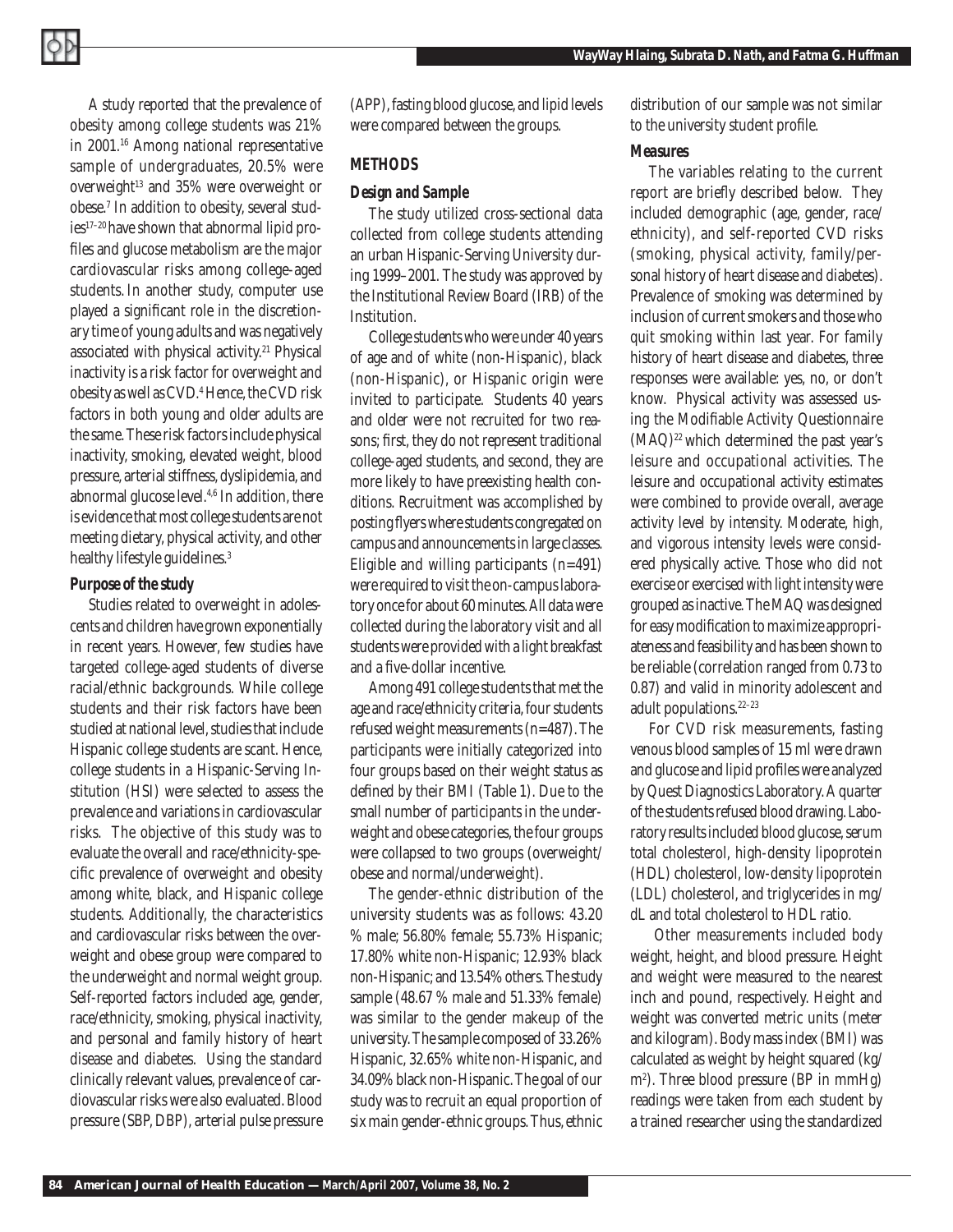

method. An average value of three BP readings was used in the analysis. As a measure of arterial stiffness, arterial pulse pressure (or APP) (mmHg) level was derived by subtracting DBP from SBP (APP = SBP – DBP). $^{6}$ 

## *Analysis*

Data were entered and managed in SPSS Version 11.5J (SPSS Inc., Chicago, IL) for Windows statistical package and analyzed using the SAS Version 10 (SAS Institute Inc., Cary, NC) software. Percentages were computed for demographic characteristics and cardiovascular risks. Differences in proportions of demographic characteristics and self-reported cardiovascular risks between groups were assessed using the chi-square  $(χ<sup>2</sup>)$  tests. For continuous measures of cardiovascular risks, the means and standard errors (SE) of age, SBP, DBP, APP, blood glucose, and lipid levels were reported. Age was treated as both dichotomous ( $\leq$  19 versus > 19 years) and continuous variables. Selfreported cardiovascular risks were dichotomized: smoking (never versus current and recent smokers), and physical activity (active versus inactive). Measured risk variables of continuous scales were dichotomized based on the reference values.<sup>24</sup> For example, lowand high-risk groups were created using the following cut-off values:  $\leq$  140 versus > 140 mmHg for SBP and  $\leq 90$  versus > 90 mmHg for DBP. Normotensive ( $\leq 140$  SBP and  $\leq 90$ DBP) and hypertensive  $(> 140$  SBP or  $> 90$ DBP) groups were created. As reported in a previous study,<sup>25</sup> the mean (62 mmHg) APP level was used as the cut-off point for arterial stiffness. Clinically relevant references were used to dichotomize fasting blood glucose  $\langle$  < 100 versus  $\geq$  100 mg/dl) and cholesterol levels.<sup>24</sup> Categorization of the blood lipid profiles were as follows: total cholesterol  $\left\langle \right\rangle$ 200 versus  $\geq$  200 mg/dL); HDL ( $\geq$  40 versus < 40 mg/dL); LDL (< 100 versus  $\geq 100$  mg/ dL); triglycerides (< 150 versus  $\geq 150$  mg/ dL); and total cholesterol to HDL ratio (< 3.5 versus  $\geq 3.5$ .<sup>24</sup> These reference values were summarized in Table 2.

In comparing the mean levels of cardiovascular risks between two groups, unadjusted levels were initially determined.

## *Table 1. Proportion of Participants in each Weight (Body Mass Index or BMI) Category (n = 491)*

| Weight status | BMI (kg/m <sup>2</sup> ) $*$ | n   | %      |  |
|---------------|------------------------------|-----|--------|--|
| Underweight   | < 18.5                       | 21  | 4.28   |  |
| Normal weight | $18.5 - 24.9$                | 328 | 66.80  |  |
| Overweight    | $25.0 - 29.9$                | 113 | 23.01  |  |
| Obese         | $\geq 30$                    | 25  | 5.09   |  |
| Missing       |                              | 4   | 0.81   |  |
|               |                              | 491 | 100.00 |  |
|               |                              |     |        |  |
|               |                              |     |        |  |

\* National Heart, Lung, and Blood Institute (NHLBI)26 and Centers for Disease Control and Prevention (CDC)<sup>27</sup>

## *Table 2. Reference Value or Range Used in Clinical, or Population-based Settings*

| Cardiovascular Risks                    | Normal or Reference value or range* |
|-----------------------------------------|-------------------------------------|
| Systolic Blood Pressure or SBP(mmHg)    | < 140                               |
| Diastolic Blood Pressure or DBP (mmHg)  | < 90                                |
| Arterial Pulse Pressure or APP (mmHg)   | <62                                 |
| Blood Cholesterol (mg/dl)               | < 200                               |
| High-density Lipoprotein or HDL (mg/dl) | $\geq 40$                           |
| Low-density Lipoprotein or LDL (mg/dl)  | < 100                               |
| Triglycerides (mg/dl)                   | < 150                               |
| Cholesterol/HDL Ratio                   | < 3.5                               |
| Fasting Blood Glucose (mg/dl)           | $65 - 99$                           |
|                                         |                                     |

\* American Heart Association4 ; National Cholesterol Education Program (NCEP)24; Health Survey for England<sup>25</sup>

As overweight/obese and under-/normal weight groups varied by age, gender, and race/ethnicity, multiple regression models were fitted to assess appropriately adjusted cardiovascular risk levels.

## *RESULTS*

Based on the National Heart, Lung, and Blood Institute  $(NHLBI)^{26}$  and the CDC<sup>27</sup> criteria, the majority (66.80%) of the college students displayed ideal body weight for their height (BMI = 18.5 to 24.9 kg/m<sup>2</sup>). Overall prevalence of overweight and obesity was 28.11% in this sample (Table 1). Gender distribution was significantly different with preponderance of females in the undernormal weight group and more males in the

overweight/obese group  $(p < .01)$ . There were more white (36.10%) and black (42.03%) students in the under-/normal weight and overweight/obese groups, respectively (p < .05). Amongst all gender-/ethnic-specific groups, white (non-Hispanic) women were more likely to be under-/normal weight and black (non-Hispanic) men were more likely to be overweight or obese  $(p < .05)$ compared with other groups. There were no differences in personal or family history of heart disease and diabetes between two groups (Table 3).

Similarly, there were no differences in the level of physical activity or smoking between groups. By using the reference values (Table 2), no statistically significant differences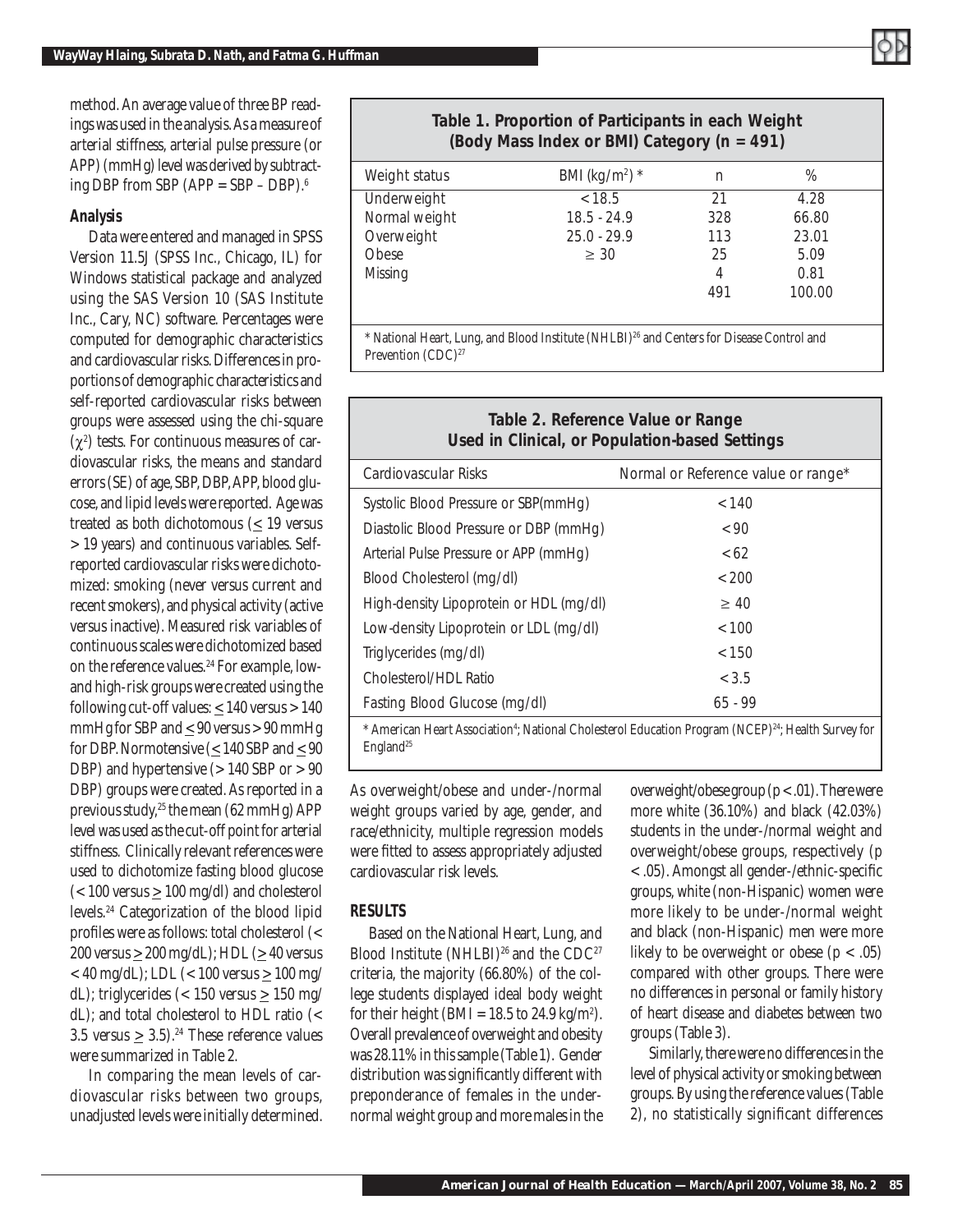|                                   | Under/Normal Weight<br>BMI $\leq$ 24.9 kg/m2<br>$(n=349)$ |                | Overweight/Obese<br>BMI $\geq$ 25.0 kg/m2<br>$(n=138)$ |                |               |
|-----------------------------------|-----------------------------------------------------------|----------------|--------------------------------------------------------|----------------|---------------|
|                                   | n                                                         | $\%$           | n                                                      | $\%$           | $\chi^2$ 1 df |
| Age (years)                       |                                                           |                |                                                        |                |               |
| Young $(< 19)$                    | 187                                                       | 53.58          | 60                                                     | 43.48          | 3.76          |
| Old $(> 19)$                      | 162                                                       | 46.42          | 77                                                     | 55.80          |               |
| Missing                           |                                                           |                | 1                                                      | 0.72           |               |
| Gender                            |                                                           |                |                                                        |                |               |
| Male                              | 149                                                       | 42.69          | 88                                                     | 63.77          | $17.54***$    |
| Female                            | 200                                                       | 57.31          | 50                                                     | 36.23          |               |
| Ethnicity                         |                                                           |                |                                                        |                |               |
| White non-Hispanic (WNH) 126      |                                                           | 36.10          | 33                                                     | 23.91          | $8.08a*$      |
| Hispanic (H)                      | 115                                                       | 32.95          | 47                                                     | 34.06          |               |
| Black non-Hispanic (BNH)          | 108                                                       | 30.95          | 58                                                     | 42.03          |               |
| Gender-Ethnic Groups              |                                                           |                |                                                        |                |               |
| Male, WNH                         | 55                                                        | 15.76          | 25                                                     | 18.12          | 26.59 b*      |
| Male, H                           | 49<br>45                                                  | 14.04<br>12.89 | 29<br>34                                               | 21.01<br>24.64 |               |
| Male, BNH<br>Female, WNH          | 71                                                        | 20.34          | 8                                                      | 5.80           |               |
| Female, H                         | 66                                                        | 18.91          | 18                                                     | 13.04          |               |
| Female, BNH                       | 63                                                        | 18.05          | 24                                                     | 17.39          |               |
| Personal History of Heart Disease |                                                           |                |                                                        |                |               |
| <b>No</b>                         | 345                                                       | 98.85          | 134                                                    | 97.10          | 1.87          |
| Yes                               | $\overline{4}$                                            | 1.15           | 4                                                      | 2.90           |               |
| Family History of Heart Disease   |                                                           |                |                                                        |                |               |
| No                                | 95                                                        | 27.22          | 44                                                     | 31.88          | 0.63          |
| Yes                               | 154                                                       | 44.13          | 59                                                     | 42.75          |               |
| Don't know                        | 100                                                       | 28.65          | 35                                                     | 25.36          |               |
| Personal History of Diabetes      |                                                           |                |                                                        |                |               |
| No                                | 334                                                       | 95.70          | 129                                                    | 93.48          | 1.04          |
| Yes                               | 15                                                        | 4.30           | 9                                                      | 6.52           |               |
| <b>Family History of Diabetes</b> |                                                           |                |                                                        |                |               |
| <b>No</b>                         | 117                                                       | 33.52          | 39                                                     | 28.26          | 1.66          |
| Yes                               | 160                                                       | 45.85          | 72                                                     | 52.17          |               |
| Don't know                        | 57                                                        | 16.33          | 16                                                     | 13.04          |               |
| Missing                           | 15                                                        | 4.30           | 9                                                      | 6.52           |               |

in the prevalence of high SBP, APP, blood cholesterol, or fasting glucose levels were detected. Hypertension prevalence was 5.07% and 1.43% among overweight/obese and under-/normal weight students, respectively. Prevalence of undesirable DBP, HDL, LDL, triglycerides, and cholesterol-to-HDL ratio were higher in the overweight/obese group than the under-/normal weight group (Table 4).

In comparing the mean and standard error (SE) of cardiovascular risks between two groups, most *unadjusted* risks except APP and fasting blood glucose levels differed significantly (data not shown). However, *all* appropriately *adjusted* cardiovascular risks were statistically significant between overweight/obese and under-/normal weight groups (Table 5). Overweight/obese individuals were slightly older (21.93 + 0.42 years) compared with under-/normal weight (20.86  $\pm$  0.21 years) students (p < .01). As evidenced in older adults, BP and APP levels were significantly higher in overweight/obese students compared with their under-/normal weight counterparts (p < .01). Overweight/obese students exhibited higher serum lipid profiles (except HDL) than their under-normal weight peers. However, compared to the reference values indicated in Table 2, total cholesterol, HDL, and triglycerides levels were below the reference values in both groups. In the overweight/obese students, LDL level and total cholesterol to HDL ratio were above the reference values. Below reference values were observed in the under-/normal weight students. Fasting blood glucose levels were within the reference range of 65 to 99 mg/dL in both groups (Table 5).

## *DISCUSSION*

The study indicated that the prevalence of overweight among multi-ethnic college students was 23.01%. The prevalence of overweight and obesity combined was 28.11%. Although the sampling techniques were different, the proportion of overweight in our sample was higher than that of a national sample (20.5%).<sup>13</sup> However, prevalence of combined overweight and obesity in our sample was lower than that of their national peers (35%).<sup>7</sup> Another salient finding was that ethnic minority groups (34.06% Hispanic and 42.03% black, non-Hispanic) were more likely to be overweight or obese compared with their white non-Hispanic (23.91%) peers. In another college health study,18 black students exhibited higher BMI level than white students. Although this finding<sup>18</sup> was consistent with our study, it did not include Hispanic students due to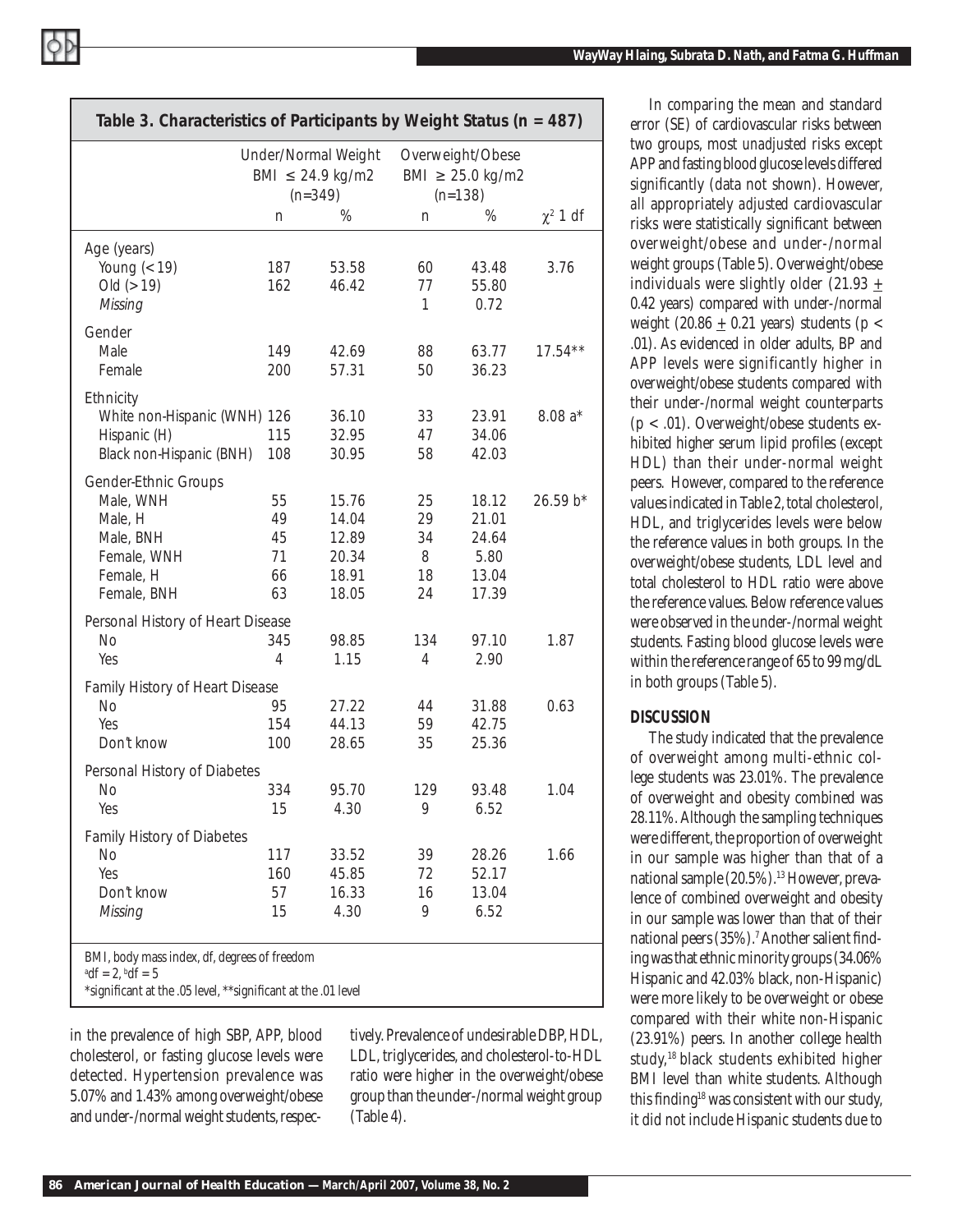| Table 4. Prevalence of Cardiovascular Risks by Weight Status (n=487) |                                                                       |       |                                                                    |       |               |  |  |
|----------------------------------------------------------------------|-----------------------------------------------------------------------|-------|--------------------------------------------------------------------|-------|---------------|--|--|
|                                                                      | Under/Normal Weight<br>BMI $\leq$ 24.9 kg/m <sup>2</sup><br>$(n=349)$ |       | Overweight/Obese<br>BMI $\geq$ 25.0 kg/m <sup>2</sup><br>$(n=138)$ |       |               |  |  |
|                                                                      | n                                                                     | $\%$  | $\mathsf{n}$                                                       | $\%$  | $\chi^2$ 1 df |  |  |
| Smoking (Never vs.)<br>Recent or current smokers                     | 105                                                                   | 30.09 | 52                                                                 | 37.68 | 2.6           |  |  |
| Physical Activity (Active vs.)<br>Inactive                           | 114                                                                   | 32.66 | 38                                                                 | 27.54 | 1.21          |  |  |
| Systolic Blood Pressure or SBP ( $\leq$ 140 vs.)<br>$>140$ mmHg      | 1                                                                     | 0.29  | $\overline{2}$                                                     | 1.45  | 2.18          |  |  |
| Diastolic Blood Pressure or DBP ( $\leq$ 90 vs.)<br>$> 90$ mmHg      | 4                                                                     | 1.15  | 6                                                                  | 4.35  | $5.03*$       |  |  |
| Hypertension: SBP > 140 or DBP > 90 mmHg (No vs.)<br>Yes             | 5                                                                     | 1.43  | $\overline{7}$                                                     | 5.07  | $5.44*$       |  |  |
| Arterial Pulse Pressure or APP ( $\leq 62$ vs.)<br>$>62$ mmHg        | 4                                                                     | 1.15  | $\overline{2}$                                                     | 1.45  | 0.07          |  |  |
| Blood Cholesterol (< 200 vs.) ^<br>$\geq 200$ mg/dl                  | 37                                                                    | 10.60 | 22                                                                 | 15.94 | 2.71          |  |  |
| High-density Lipoprotein or HDL ( $\geq$ 40 vs.) ^<br>$< 40$ mg/dl   | 49                                                                    | 14.04 | 32                                                                 | 23.19 | $6.27**$      |  |  |
| Low-density Lipoprotein or LDL (< 100 vs.) ^<br>$\geq 100$ mg/dl     | 108                                                                   | 30.95 | 60                                                                 | 43.48 | $8.11***$     |  |  |
| Triglycerides (< 150 vs.) ^<br>$\geq 150$ mg/dl                      | 24                                                                    | 6.88  | 17                                                                 | 12.32 | $3.85*$       |  |  |
| Cholesterol/HDL Ratio ( $\geq$ 3.5 vs.) ^<br>> 3.5                   | 90                                                                    | 25.79 | 56                                                                 | 40.58 | $11.77***$    |  |  |
| Fasting Blood Glucose (< 100 vs.) ^<br>$\geq 100$ mg/dl              | 52                                                                    | 14.90 | 29                                                                 | 21.01 | 2.78          |  |  |
|                                                                      |                                                                       |       |                                                                    |       |               |  |  |

BMI, body mass index, df, degrees of freedom

 $^{\wedge}$  ratio of missing number in under/normal weight and overweight/obese is 87:34

\* significant at the .05 level, \*\* significant at the .01 level

the small sample size.<sup>18</sup> Although racial/ethnic differences in relation to overweight or obesity have been reported, findings specific to Hispanic college students included in our study would contribute to the health disparity literature. However, findings of this study should be interpreted cautiously, as Hispanic college students may be systematically different from other Hispanic groups in the nation.

Although the findings of higher CVD

risks in overweight/obese compared with under-/normal weight group are not new, racially-/ethnically-diverse college student data would be of value to college health literature. For example, several differences were found when comparing findings of our report and another college students study with predominantly white students.<sup>12</sup> Prevalence of hypertension among college students in southern New Jersey ranged from 10.5 to  $11.5\%$ .<sup>12</sup> In our study, hyper-

tension prevalence ranged from 1.43% to 5.07%. Prevalence of lipid levels also differed between our and the New Jersey studies. The differences could be attributed to the smaller sample size (n=122) and racial/ethnic distribution (84% white) in the New Jersey study.<sup>14</sup>

It is expected that the adjusted mean levels of cardiovascular risks would be worse among overweight/obese than their under-/normal weight peers. A noteworthy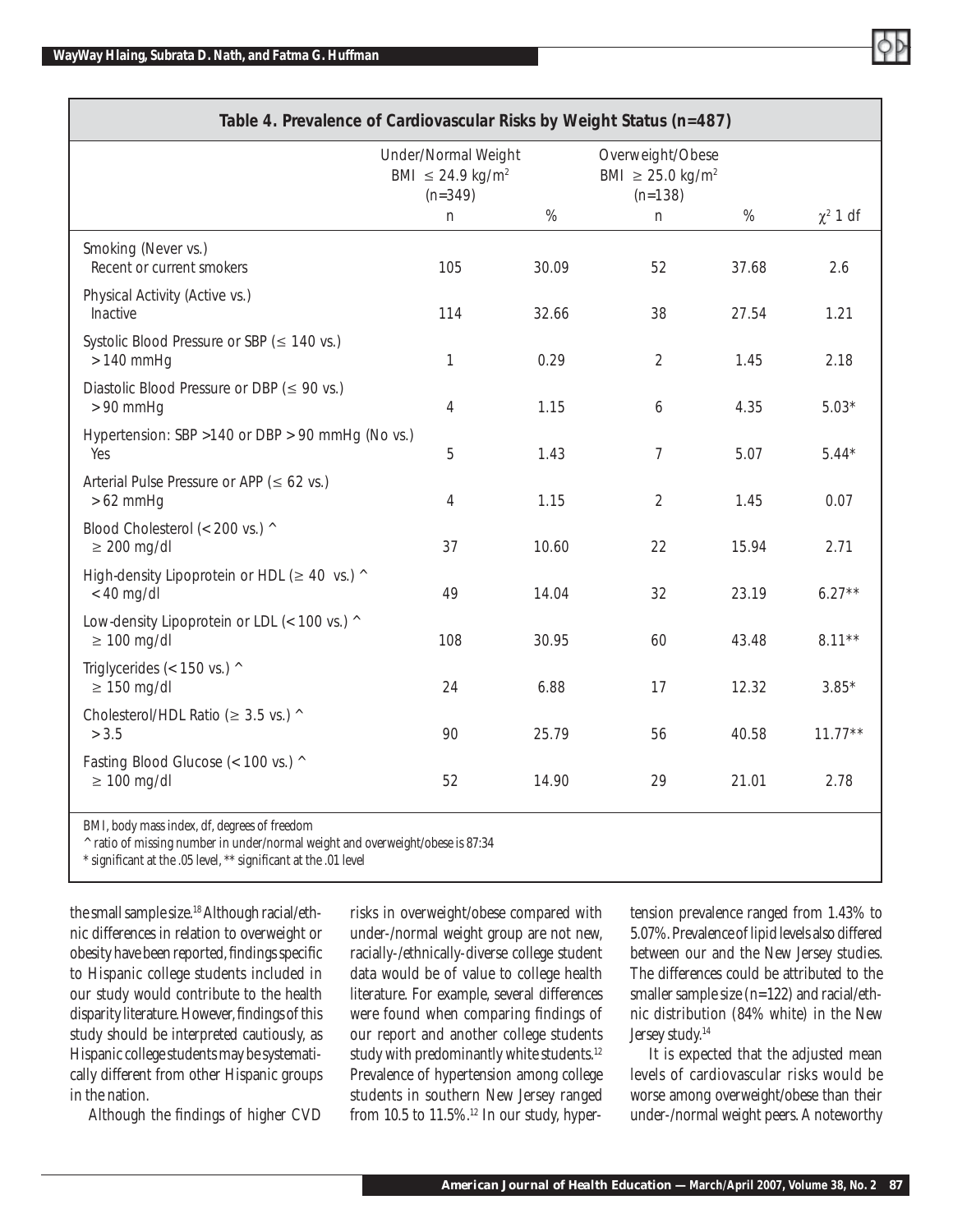| Table 5. Adjusted Cardiovascular Risks by Weight Status (n=487) |     |                                                                          |      |                                                                       |      |            |  |  |
|-----------------------------------------------------------------|-----|--------------------------------------------------------------------------|------|-----------------------------------------------------------------------|------|------------|--|--|
|                                                                 |     | Under/Normal Weight<br>BMI ≤ 24.9 kg/m <sup>2</sup><br>$(n=349)$<br>Mean | SE   | Overweight/Obese<br>BMI ≥ 25.0 kg/m <sup>2</sup><br>$(n=138)$<br>Mean | SE   | F          |  |  |
|                                                                 | n   |                                                                          |      |                                                                       |      |            |  |  |
| Age (years)                                                     | 486 | 20.89                                                                    | 0.23 | 21.85                                                                 | 0.37 | $4.71***$  |  |  |
| Systolic Blood Pressure (mmHg)#                                 | 487 | 113.83                                                                   | 0.52 | 117.18                                                                | 0.84 | $19.45***$ |  |  |
| Diastolic Blood Pressure (mmHg)#                                | 487 | 72.93                                                                    | 0.40 | 76.07                                                                 | 0.64 | $17.62**$  |  |  |
| Arterial Pulse Pressure (mmHg)#                                 | 487 | 40.91                                                                    | 0.44 | 41.11                                                                 | 0.72 | $4.73**$   |  |  |
| Blood Cholesterol (mg/dl) ^#                                    | 366 | 164.86                                                                   | 2.35 | 177.02                                                                | 3.81 | $5.74***$  |  |  |
| HDL (mg/dl) $4$                                                 | 366 | 51.08                                                                    | 0.78 | 47.91                                                                 | 1.27 | $12.87**$  |  |  |
| LDL (mg/dl) ^#                                                  | 366 | 97.27                                                                    | 1.96 | 108.88                                                                | 3.17 | $5.75***$  |  |  |
| Triglycerides (mg/dl) ^#                                        | 366 | 84.10                                                                    | 3.18 | 101.96                                                                | 5.16 | $10.22**$  |  |  |
| Cholesterol/HDL Ratio ^#                                        | 366 | 3.39                                                                     | 0.07 | 3.95                                                                  | 0.11 | $16.80**$  |  |  |
| Fasting Glucose (mg/dl)^#                                       | 366 | 91.61                                                                    | 0.94 | 92.48                                                                 | 1.52 | $3.28**$   |  |  |
|                                                                 |     |                                                                          |      |                                                                       |      |            |  |  |

# adjusted for age, gender, and race/ethnicity

^ ratio of missing number in under/normal weight and overweight/obese is 87:34

\*\* significant at the .01 level

point of this report was that most of the cardiovascular risk levels (SBP, DBP, APP, blood cholesterol, HDL, triglycerides, and fasting glucose) were below the reference values regardless of the weight status. This may have negative implication in which overweight/obese students may not attempt to lose weight when the clinical indicators seem "*normal*." Due to the lack of similar studies among college students, consistency of our findings with other studies cannot be evaluated.

Despite several methodological differences between our study and the studies with nationally representative samples,  $13,28-29$ the risk prevalence varied between our and national samples. Compared to the U.S.  $(32.4\%)$  college students surveyed,<sup>13</sup> students in our sample (157/487 or 32.23%) were equally likely to be current smokers.

Nationally, about 33% of college students did not participate in recommended amount of physical activity.28–29 In our sample, 31.21% (152/487) of students were physically inactive. These findings suggest that health education regarding these modifiable risk factors may be beneficial to college students across the nation.

The strengths of our study were the racial/ethnic diversity of the participants and adequate sample size in each race/ ethnic group. There were, however, several limitations. First, despite the fact that about a quarter of the students refused blood drawing, there were no differences in the demographic and cardiovascular risks between those who refused (n=121) and did not refuse blood drawing (n=366), except age and SBP. Those who refused blood drawing were significantly younger

(20.33 years) and had higher SBP levels (116.36 mmHg) compared with those who provided blood samples (21.44 years and 114.25 mmHg). Thus, nonparticipation bias may have occurred in this study. Second, we used the BMI standard commonly applied to adults.26–27 For students younger than 19 years, it may be more appropriate to define overweight and obesity using the CDC criteria for children and adolescents (i.e., overweight as  $\geq 85^{\text{th}}$  BMI percentile and obesity as  $\geq 95^{\text{th}}$  BMI percentile for age and sex).30 To be consistent, we have used only one method of definition applied to adults for all participants. Third, other factors that may influence CVD risk, such as stress and alcohol consumption, were not addressed in this study. Fourth, the findings should be interpreted with caution, as the participants were recruited using a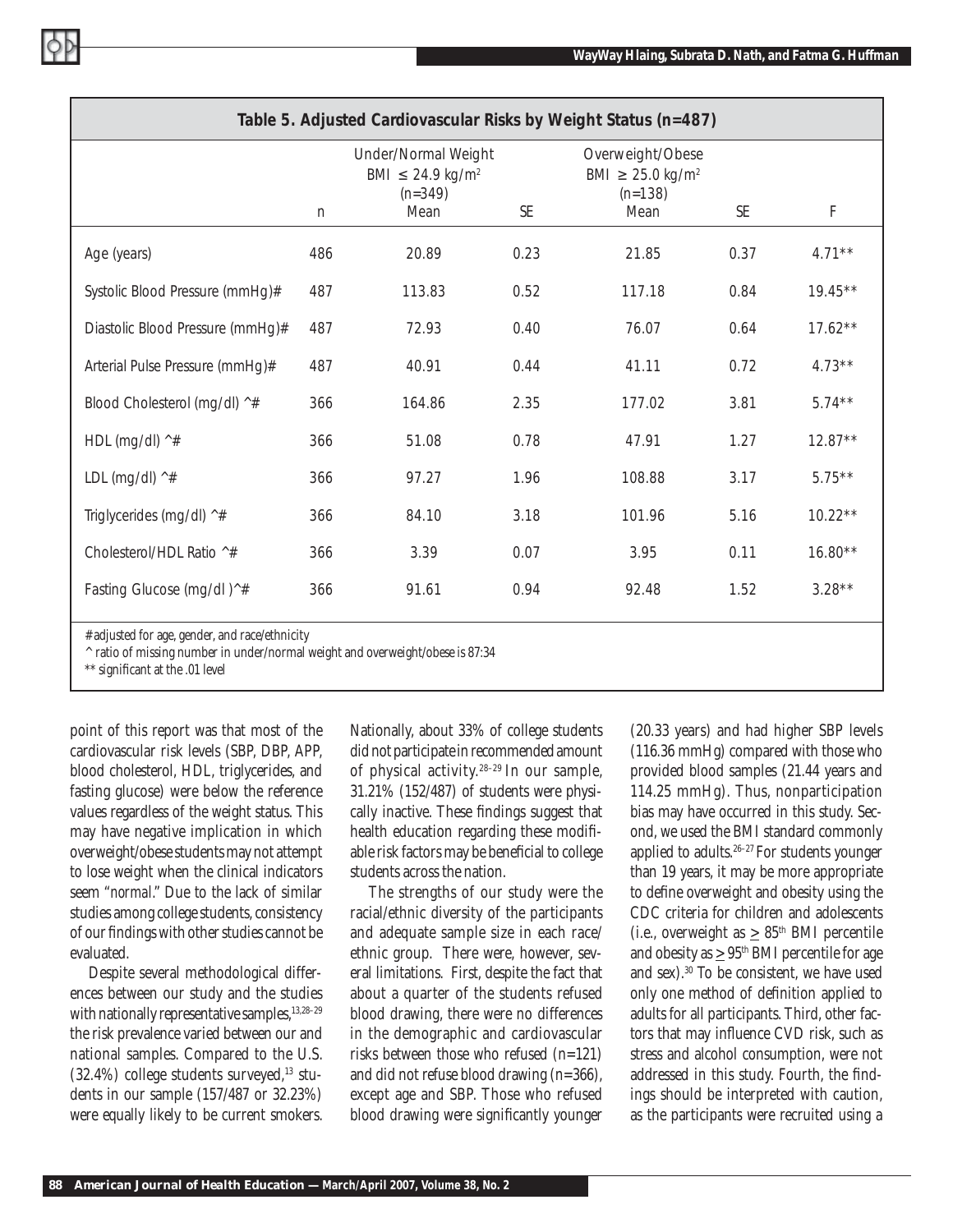convenience sampling method. Hence, the results may not be generalizable to all college students. Despite the limitation of localized data, our report would be of value as overweight, obesity, and cardiovascular diseases are national problems and have global public health implications.

#### *CONCLUSION*

The present study supports the findings of previous studies that overweight and obese individuals have higher cardiovascular risks compared with those who are underweight or normal weight. The findings hold true in young college students of diverse racial/ethnic backgrounds. University health professionals should consider weight control as a high priority topic to prevent CVD and its consequences later in life. College wellness classes may be a mechanism to educate students about the cardiovascular risk indices.

## *TRANSLATION TO HEALTH EDUCATION PRACTICE*

This report has significant insights for health educators and other professionals committed to improving the health of college students. First, the need exists to decrease smoking and increase physical activity among college students on the study campus. Second, while these factors are modifiable personal risks, other contributing factors should be further explored. For example, health educators may collaborate with other researchers to assess whether environmental modification of the campus could likely influence smoking and physical activity levels. Such modifications need not be costly and may include such efforts as making stairways and gyms more attractive, walking and biking paths more accessible, and fewer designated smoking areas on campus. Third, more studies are needed to determine if culturally appropriate health education messages are warranted on ethnically diverse college campuses such as the study campus.

Overweight and other cardiovascular risk problems are not unique to college students who attend the study campus. In fact, most modifiable CVD risks are prevalent across college campuses in the U.S. Overweight/ obesity is a global problem. Health educators should learn as much as possible about this critical public health problem. This report is an endeavor to make information available for future intervention studies.

### *REFERENCES*

1. Goodman E, McEwen BX, Huang B, et al. Social inequalities in biomarkers of cardiovascular risk in adolescence*. Psychosom Med.*  2005;67:9–15.

2. Li S, Chen W, Srinivasan SR, et al. Childhood cardiovascular risk factors and carotid vascular changes in adulthood: the Bogalusa Heart Study. *JAMA*. 2003;290:2271–6. Erratum in: *JAMA*. 2003;290:2943.

3. Thom T, Haase N, Rosamond W, et al. Heart disease and stroke statistics—2006 update: a report from the American Heart Association Statistics Committee and Stroke Statistics Subcommittee. *Circulation*. 2006;113(6):e85–151. Erratum in: *Circulation*. 2006; 113:e696.

4. American Heart Association. Risk factors and coronary heart disease. AHA Scientific Position. Available at: http://www.americanheart. org/presenter.jhtml?identifier=4726. Accessed February 28, 2006.

 5. Iannuzzi A, Licensiati MR, Acampora C, et al. Carotid artery stiffness in obese children with the metabolic syndrome. *Am J Cardiol*. 2006;97:528–531.

6. Zebekakis PE, Nawrot T, Thijs L, et al. Obesity is associated with increased arterial stiffness from adolescence until old age. *J Hypertens.*  2005;23:1789–1791.

7. Lowry R, Galuska DA, Fulton JE, et al. Physical activity, food choice, and weight management goals and practices among U.S. college students. *Am J Prev Med.* 2000;18:18–27.

8. Flegal KM, Carroll MD, Ogden CL, et al. Prevalence and trends in obesity among U.S. adults, 1999 – 2000. *JAMA*. 2002; 288:1723– 1727.

9. Ogden CL, Flegal KM, Carroll MD, et al. Prevalence and trends in overweight among U.S. children and adolescents, 1999–2000. *JAMA*. 2002; 288:1728–1732.

10. Mokdad AH, Serdula MK, Dietz WH, et al. The spread of obesity epidemic in the United States, 1991–1998. *JAMA*. 1999;282: 1519–1522.

11. Levitsky DA, Halbmaier CA, Mrdjenovic G. The freshman weight gain: a model for the study of the epidemic of obesity. *Int J Obes Relat Metab Disord.* 2004;28:1435–1442.

12. Gordon-Larsen P, Adair LS, Nelson MC, et al. Five-year obesity incidence in the transitions period between adolescence and adulthood: the National Longitudinal Study of Adolescent Health. *Am J Clin Nutr*. 2004;80:569–575.

13. Centers for Disease Control and Prevention. Youth Risk Behavior Surveillance: National College Health Risk Behavior Survey—United States, 1995. *MMWR CDC Surveill Summ*. 1997;46:1–56.

14. Jones DA, Ainsworth BE, Croft JB, et al. Moderate leisure-time physical activity: Who is meeting the Public health recommendations? A national cross-sectional stud. *Arch Fam Med.* 1998;7:285–289.

15. Pate RR, Pratt M, Blair SN, et al. Physical activity and public health: A recommendation from the Centers for Disease Control and Prevention and the American College of Sports Medicine. *JAMA*. 1995;273:402–407.

 16. Mokdad AH, Bowman BA, Ford ES, et al. Prevalence of obesity, diabetes and obesity related health risk factors, 2001. *JAMA*. 2003;289:76–79.

17. Spencer L. Results of a heart disease risk-factor screening among traditional college students. *J Am Coll Health.* 2002;50:291–296.

18. Anding, JD, Suminski RR, Boss L. Dietary intake, body mass index, exercise, and alcohol: are college women following the dietary guidelines for Americans? *J Am Coll Health*. 2001;49:167–171.

19. DeBate RD, Topping M, Sargent RG. Racial and gender differences in weight status and dietary practices among college students*. Adolescence.* 2001;36:819–833.

20. Huang TT-K, Kempt AM, Strother ML, et al. Overweight and components of the metabolic syndrome in college students. *Diabetes Care.* 2004;27:3000–3001.

21. Fotheringham MJ, Wonnacott RL, Owen N. Computer use and physical inactivity in young adults: public health perils and potentials of